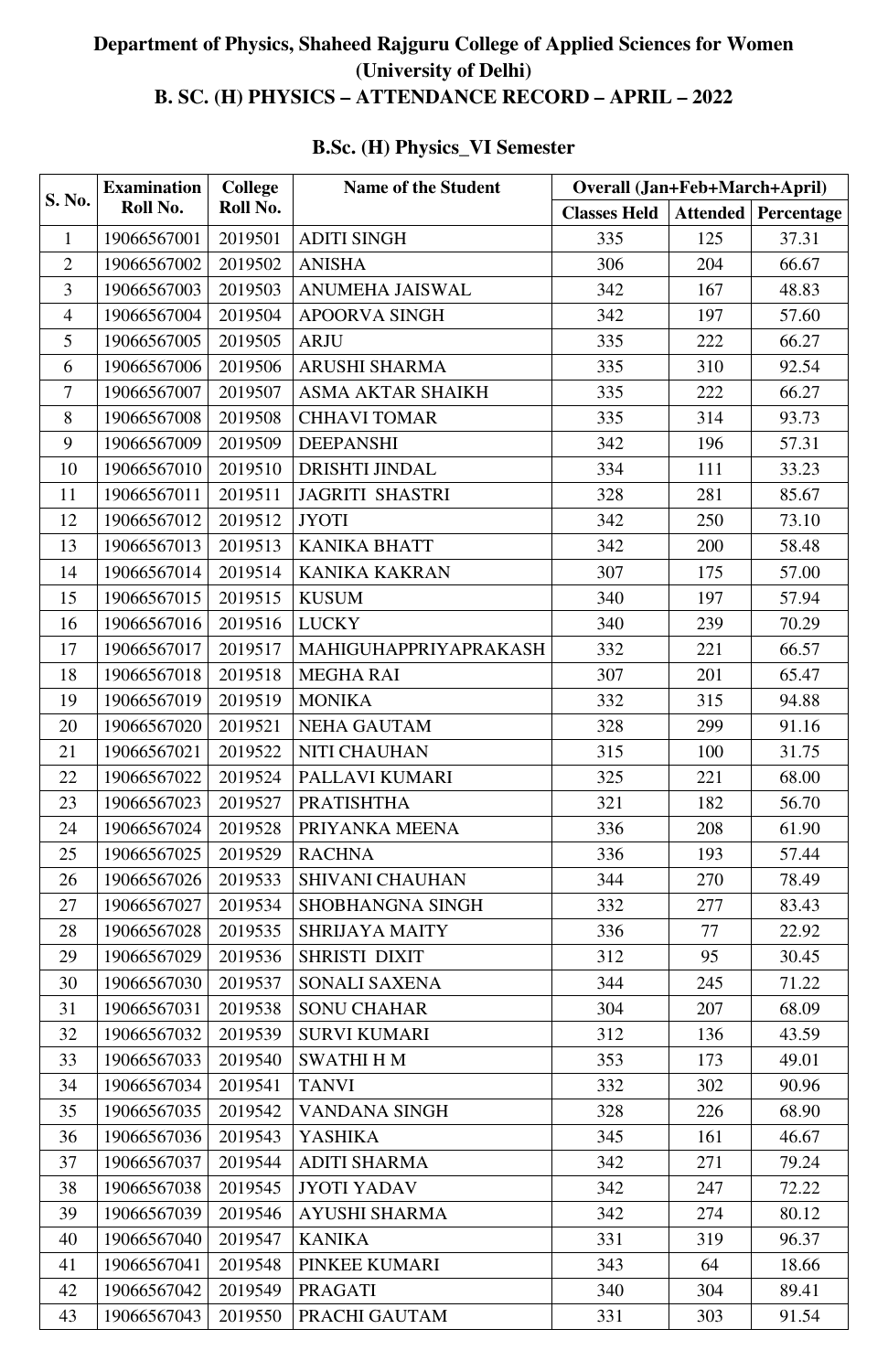**B.Sc. (H) Physics\_IV Semester** 

| <b>S. No.</b>  | <b>Exam Roll</b><br>No. | <b>College</b><br>Roll No. | <b>Name of the Student</b> | <b>Overall (Jan+Feb+March+April)</b> |                  |            |
|----------------|-------------------------|----------------------------|----------------------------|--------------------------------------|------------------|------------|
|                |                         |                            |                            | <b>Classes Held</b>                  | Attended         | Percentage |
| 1              | 20066567030             | 2020501                    | Aarzoo                     | 404                                  | 367              | 90.84      |
| $\overline{2}$ | 20066567001             | 2020502                    | Akshara Satheesh           | 404                                  | 346              | 85.64      |
| 3              | 20066567031             | 2020503                    | Amisha Gautam              | 404                                  | 200              | 49.50      |
| $\overline{4}$ | 20066567002             | 2020504                    | Angelika Bardhan           | 407                                  | 396              | 97.30      |
| 5              | 20066567003             | 2020505                    | Anisha Khatri              | 404                                  | 361              | 89.36      |
| 6              | 20066567032             | 2020506                    | Anshi Pandey               | 404                                  | 374              | 92.57      |
| 7              | 20066567004             | 2020507                    | Anushka Pal                | 404                                  | 359              | 88.86      |
| 8              | 20066567005             | 2020508                    | <b>Bhawana Chand</b>       | 404                                  | 378              | 93.56      |
| 9              | 20066567006             | 2020509                    | Deepansha Datla            | 395                                  | 347              | 87.85      |
| 10             |                         | 2020510                    | Divya Rai Chelak           | 328                                  | $\mathbf{0}$     | 0.00       |
| 11             | 20066567007             | 2020512                    | Esha Srivastava            | 404                                  | 385              | 95.30      |
| 12             | 20066567008             | 2020513                    | Jahanvi Thakur             | 404                                  | 403              | 99.75      |
| 13             | 20066567039             | 2020514                    | Kanishka Gautam            | 404                                  | 310              | 76.73      |
| 14             | 20066567033             | 2020515                    | Kiran Rawal                | 404                                  | 309              | 76.49      |
| 15             | 20066567034             | 2020516                    | <b>Komal Bansal</b>        | 404                                  | 389              | 96.29      |
| 16             | 20066567009             | 2020517                    | Mahima                     | 404                                  | 383              | 94.80      |
| 17             | 20066567010             | 2020518                    | Mahima Chaudhary           | 404                                  | 377              | 93.32      |
| 18             | 20066567011             | 2020519                    | Pammi Kumari               | 404                                  | 375              | 92.82      |
| 19             | 20066567012             | 2020520                    | Prachi Sharma              | 404                                  | 308              | 76.24      |
| 20             | 20066567013             | 2020521                    | Preeti Yadav               | 404                                  | 380              | 94.06      |
| 21             | 20066567014             | 2020522                    | Preksha Uniyal             | 412                                  | 399              | 96.84      |
| 22             | 20066567015             | 2020523                    | Priya Sharma               | 420                                  | 414              | 98.57      |
| 23             | 20066567016             | 2020524                    | Renu                       | 420                                  | 363              | 86.43      |
| 24             | 20066567017             | 2020525                    | Ria Chauhan                | 423                                  | 379              | 89.60      |
| 25             | 20066567018             | 2020526                    | Rishika                    | 420                                  | 397              | 94.52      |
| 26             | 20066567019             | 2020527                    | Rupal Raj                  | 344                                  | $\mathbf{0}$     | 0.00       |
| 27             | 20066567035             | 2020528                    | Sandhya                    | 420                                  | 390              | 92.86      |
| 28             | 20066567020             | 2020529                    | Shivam Rathi               | 420                                  | 365              | 86.90      |
| 29             | 20066567021             | 2020530                    | Shivani Singh              | 420                                  | 345              | 82.14      |
| 30             | 20066567022             | 2020540                    | Shrasti Panchal            | 420                                  | 414              | 98.57      |
| 31             | 20066567023             | 2020531                    | Shruti Tomar               | 420                                  | 387              | 92.14      |
| 32             | 20066567024             | 2020532                    | Simran Khari               | 420                                  | 375              | 89.29      |
| 33             | 20066567025             | 2020533                    | Suhashini Gupta            | 420                                  | 341              | 81.19      |
| 34             | 20066567026             | 2020534                    | Sushila                    | 420                                  | 402              | 95.71      |
| 35             | 20066567027             | 2020541                    | Tanisha                    | 420                                  | 227              | 54.05      |
| 36             | 20066567028             | 2020535                    | Tannu                      | 420                                  | 370              | 88.10      |
| 37             | 20066567036             | 2020536                    | <b>Tanu Singh</b>          | 420                                  | 317              | 75.48      |
| 38             | 20066567037             | 2020537                    | <b>Tasneem Haque</b>       | 420                                  | 131              | 31.19      |
| 39             | 20066567029             | 2020538                    | Vani Jain                  | 420                                  | 398              | 94.76      |
| 40             | 20066567038             | 2020539                    | Vatika                     | 420                                  | 413              | 98.33      |
| 41             |                         | 2020511                    | <b>DRISHTI SHARMA</b>      | 277                                  | $\boldsymbol{0}$ | 0.00       |